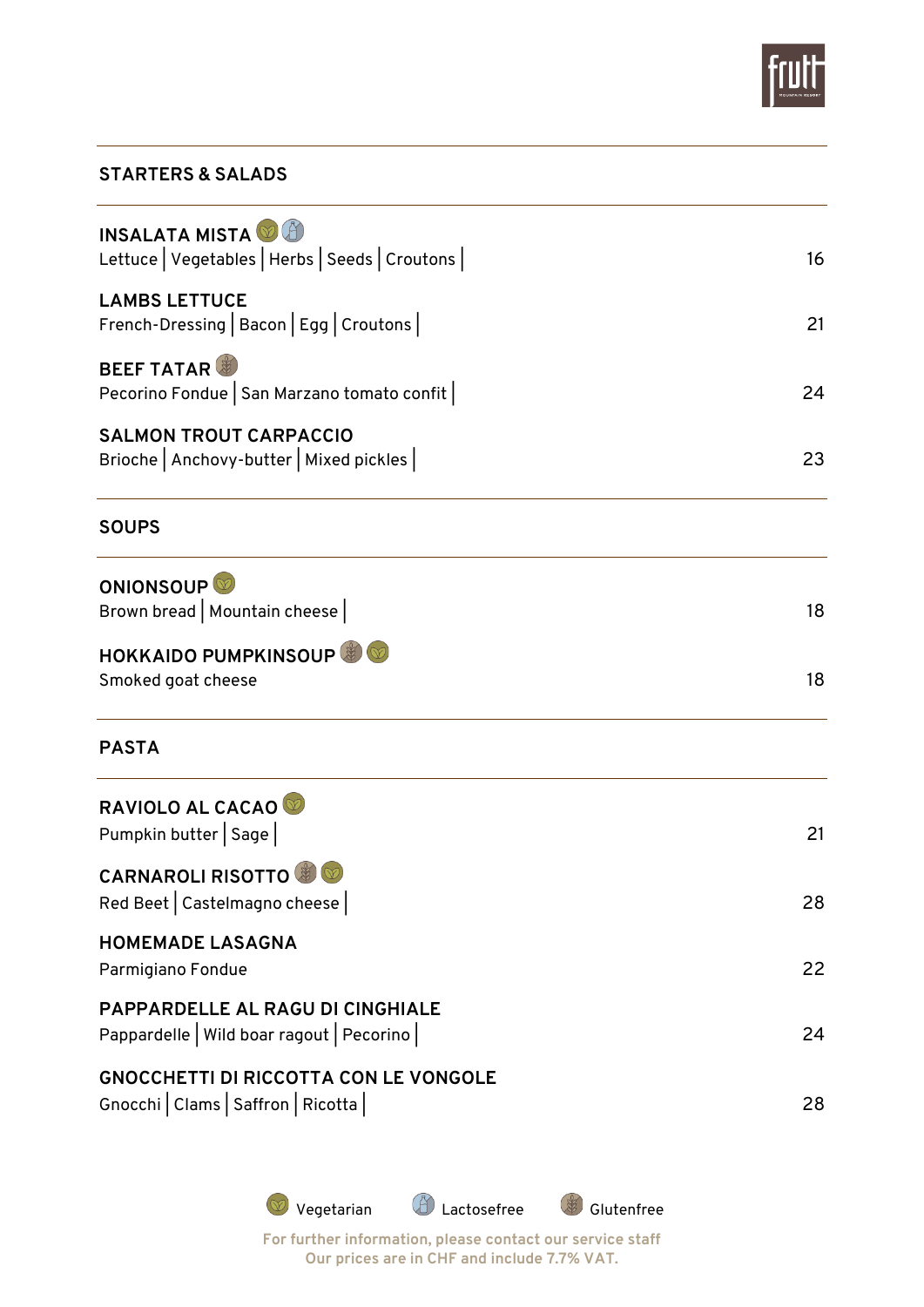

# **MAIN COURSES**

| <b>DOVER SOLE</b><br>Whole sole   Potatoes   Spinach                                         | 42 |
|----------------------------------------------------------------------------------------------|----|
| <b>CODFISH</b><br>Artichokes   Chorizo   Potatoes                                            | 37 |
| <b>CORN FED POULARD</b><br>Grilled vegetables   Herbal butter                                | 32 |
| <b>DUCK DUET</b><br>Red cabbage   Castelluccio lentils                                       | 36 |
| <b>PORK CHEEKS</b><br>Stuffed scarola   Celery puree                                         | 32 |
| <b>TAGLIATA DI MANZO</b><br>Beef Entrecôte   Rocket   Cherry tomatoes   Olive oil   Parmesan | 48 |

#### **SIDE DISHES**

Fries | Grilled vegetables | Salad | each 6

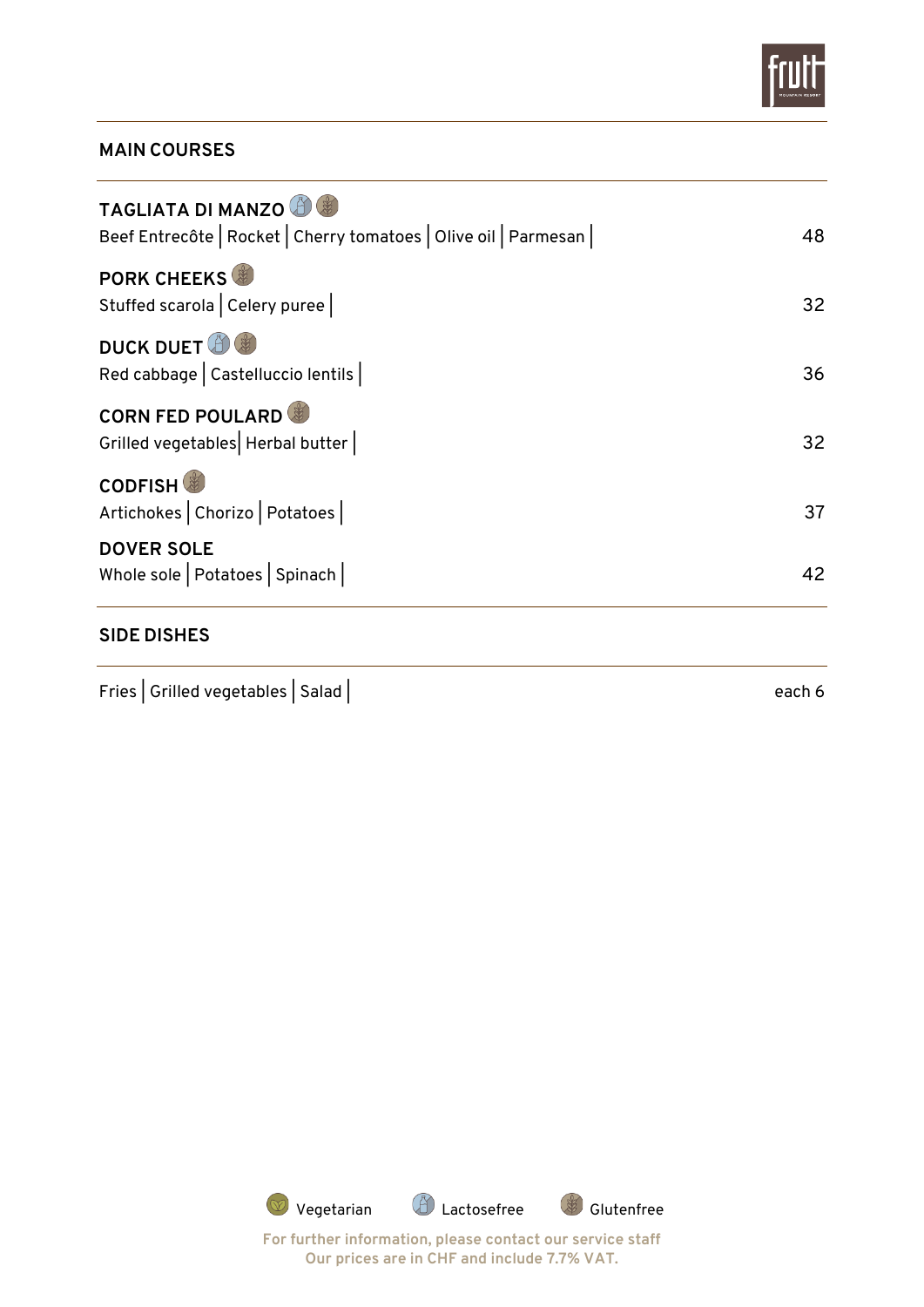

| <b>PIZZA CLASSIC</b>                                                                                      | <b>33 CM</b> |
|-----------------------------------------------------------------------------------------------------------|--------------|
| <b>MARGHERITA</b><br>Tomato sauce   Mozzarella   Oregano                                                  | 20           |
| <b>MARINARA</b><br>Tomato sauce   Capers   Anchovies   Olives   Garlic                                    | 20           |
| <b>PROSCIUTTO E FUNGHI</b><br>Tomato sauce   Mozzarella   Ham   Mushrooms                                 | 25           |
| <b>QUATTRO FORMAGGI</b><br>Tomato sauce   Mozzarella   Grana Padano   Gorgonzola DOP   Scamorza           | 24           |
| <b>CRUDO</b><br>Tomato sauce   Mozzarella   Prosciutto Crudo   Cherry tomatoes  <br>Grana Padano   Rocket | 27           |
| <b>DIAVOLA</b><br>Tomato sauce   Mozzarella   Pepper-Salami "Ventricina Piccante"                         | 25           |
| <b>VEGETARIA</b><br>Tomato sauce   Mozzarella   Grilled vegetables                                        | 22           |
| <b>PORCINI</b><br>Bianca   Mozzarella   Porcini   Radicchio di Treviso                                    | 27           |
| <b>BUFALA</b><br>Tomato sauce   Mozzarella di Bufala   Basil                                              | 21           |
| <b>SALSICCIA E FRIARIELLI</b><br>Bianca   Salsiccia   Scamorza   Cime di Rapa                             | 27           |
| <b>TONNO E CIPOLLA</b><br>Tomato sauce   Tropea onions   Oregano                                          | 20           |
| <b>PORRI E PATATE</b><br>Bianca   Mozzarella   Leak   Potato   Rosemary                                   | 21           |



**Our prices are in CHF and include 7.7% VAT.**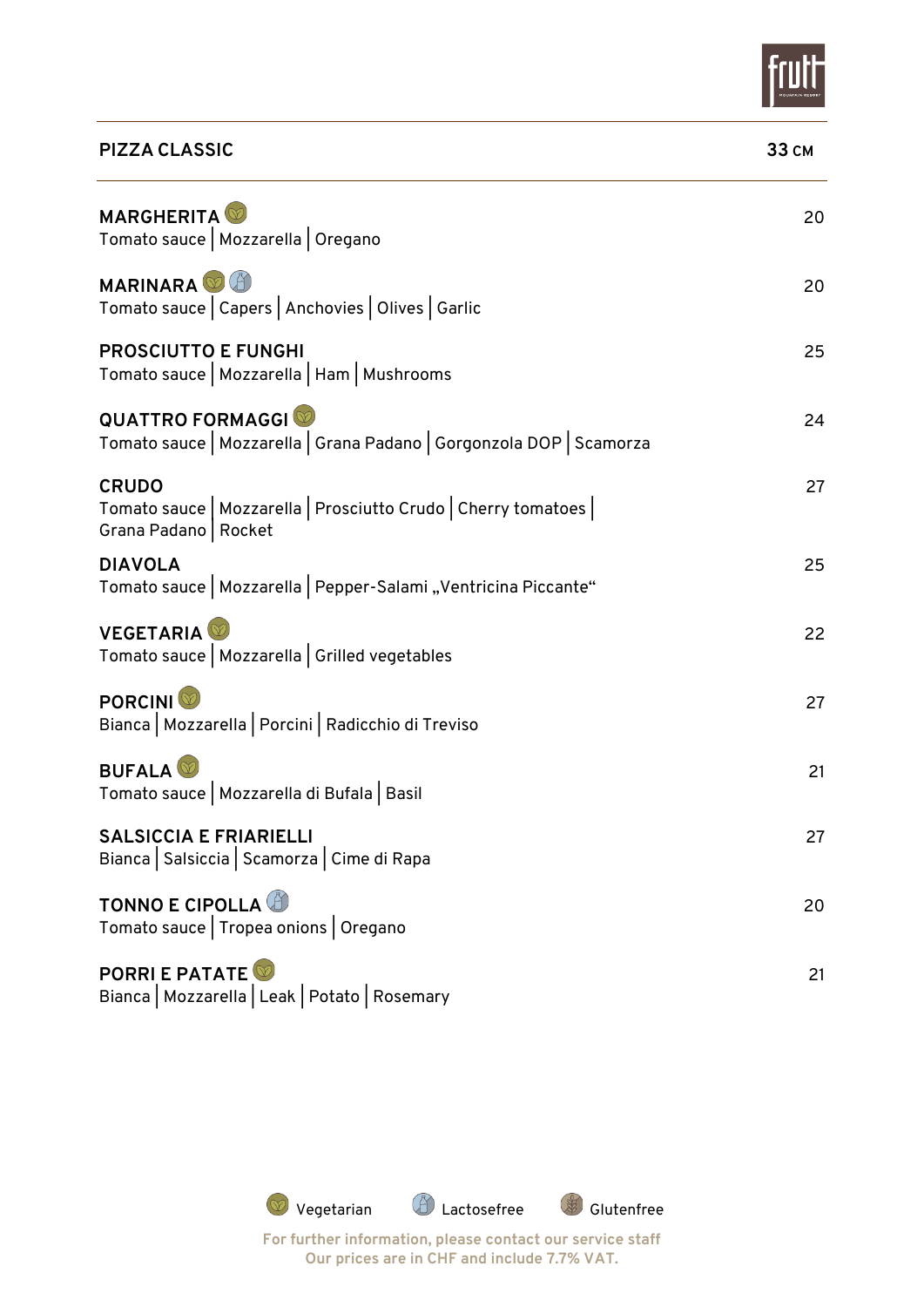

### **DESSERTS**

| <b>TIRAMISU</b><br>Coffee-Sponge   Amaretto Cream    | 11 |
|------------------------------------------------------|----|
| <b>CANNOLO ALLA SICILIANA</b><br>Amalfi-Lemon sorbet | 15 |
| <b>TORTA AL CICCOLATO</b><br>Goat cheese ice cream   | 16 |
| <b>CHEESE FROM JUMI</b>                              |    |
| <b>COWMILK</b>                                       |    |
| <b>HARD CHEESE</b>                                   |    |

| Schlossberger            | 8  |
|--------------------------|----|
| Spahn                    | 10 |
| <b>SOFT CHEESE</b>       |    |
| La Bouse                 | 9  |
| <b>BLUE MOULD CHEESE</b> |    |
| <b>Blauer Schnee</b>     | 8  |

### **ALL CHEESES ARE SERVED WITH**

Tessiner Fig mustard | Gelee | pickled fruits | fruitbread | caramelised nuts